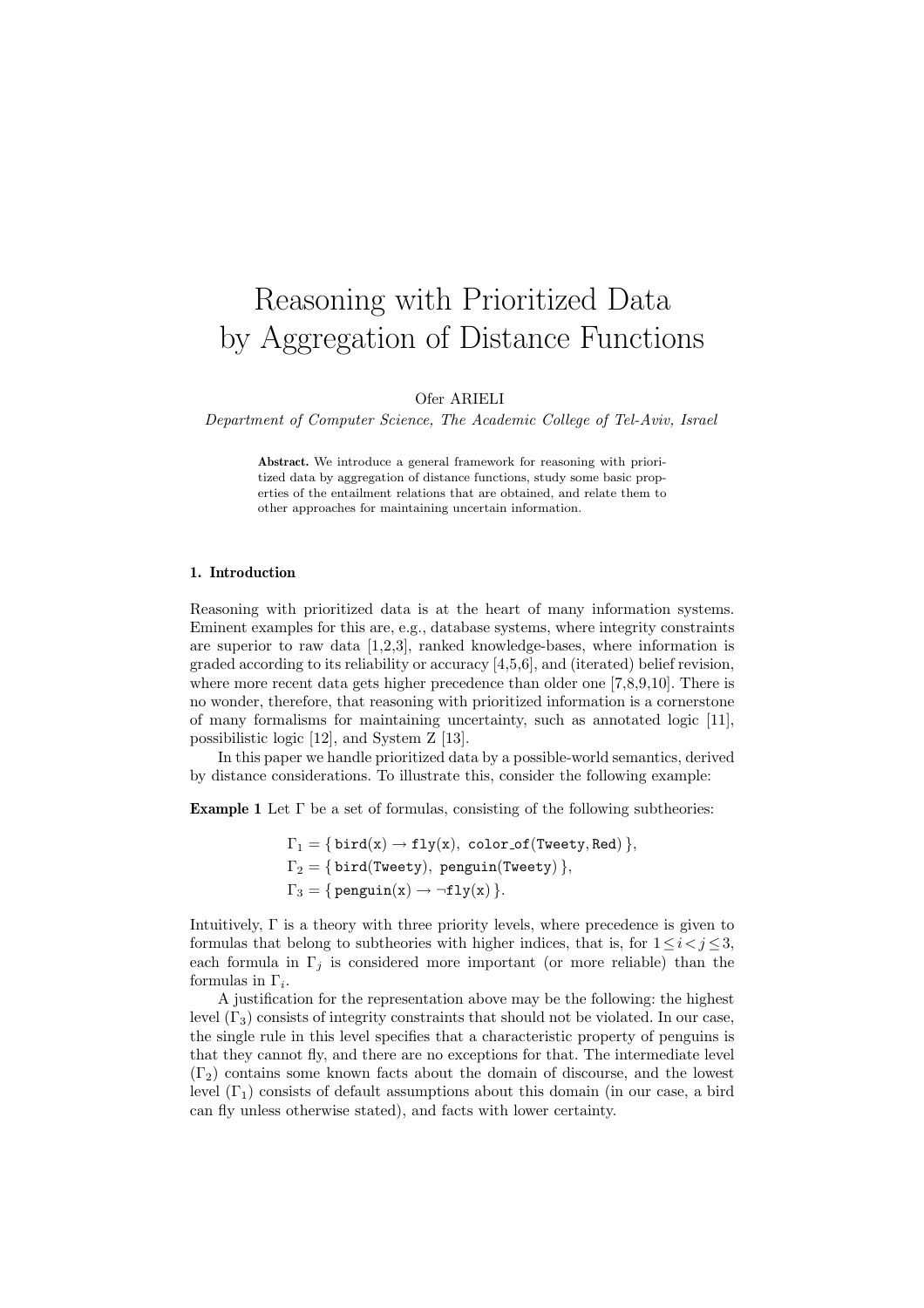Note that as a 'flat' set of assertions (i.e., when all the assertions in Γ have the same priority), this theory is classically inconsistent, therefore everything follows from it, and so the theory is useless. However, as  $\Gamma$  is prioritized, one would like to draw the following conclusions from it:

- 1. Conclude bird(Tweety) and penguin(Tweety) (but not their negations), as these facts are explicitly stated in a level that is consistent with the higher priority levels.
- 2. Conclude  $\neg fly(Tweety)$  (and do not conclude  $fly(Tweety)$ ), as this fact follows from the two top priority levels, while its complement is inferrable by a lower level (which, moreover, is inconsistent with the higher levels).
- 3. Conclude color of(Tweety, Red) (but not its negation), since although this fact appears in the lowest level of  $\Gamma$ , and that level is inconsistent with the other levels, it is not contradicted by any consistent fragment of  $\Gamma$ , so there is no reason to believe that color\_of(Tweety, Red) does not hold.

The kind of reasoning described above is obtained in our framework by the following two principles:

- A distance-based preference relation is defined on the space of interpretations, so that inferences are drawn according to the most preferred interpretations. In the example above, for instance, interpretations in which  $fly(Twety)$  is false will be 'closer' to  $\Gamma$ , and so more plausible, than interpretations in which  $fly(Tweety)$  is true, (thus item (2) above is obtained).
- Priorities are considered as extra-logical data that is exploited by an iterative process that first computes interpretations that are as close as possible to higher-levelled subtheories, and then makes preference among those interpretations according to their closeness to lower-levelled subtheories.

The goal of our work is to examine these principles and to show that they reflect a variety of methods for maintaining imprecise information. <sup>1</sup>

#### 2. Distance-based Entailments for Prioritized Theories

Let  $\mathcal L$  be a propositional language with a finite set Atoms of atomic formulas. The space of all the two-valued interpretations on Atoms is denoted by  $\Lambda_{\text{Atoms}}$ . A theory  $\Gamma$  in  $\mathcal L$  is a (possibly empty) finite multiset of formulas in  $\mathcal L$ . The set of atomic formulas that occur in the formulas of  $\Gamma$  is denoted Atoms( $\Gamma$ ) and the set of models of  $\Gamma$  (that is, the interpretations on  $\mathsf{Atoms}(\Gamma)$  in which every formula in  $\Gamma$  is true) is denoted  $mod(\Gamma)$ .

**Definition 2** An *n-prioritized theory* is a theory  $\Gamma^{(n)}$  in  $\mathcal{L}$ , partitioned into  $n \geq 1$ pairwise disjoint sub-theories  $\Gamma_i$  ( $1 \leq i \leq n$ ). Notation:  $\Gamma^{\langle n \rangle} = \Gamma_1 \oplus \Gamma_2 \oplus \ldots \oplus \Gamma_n$ .

In what follows we shall usually write  $\Gamma$  instead of  $\Gamma^{(n)}$ . Intuitively, formulas in higher levels are preferred over those in lower levels, so if  $1 \leq i < j \leq n$  then a formula  $\psi \in \Gamma_j$  overtakes any formula  $\phi \in \Gamma_i$ . Note that in this writing the precedence is righthand increasing.

<sup>1</sup>Due to a lack of space some proofs are reduced or omitted.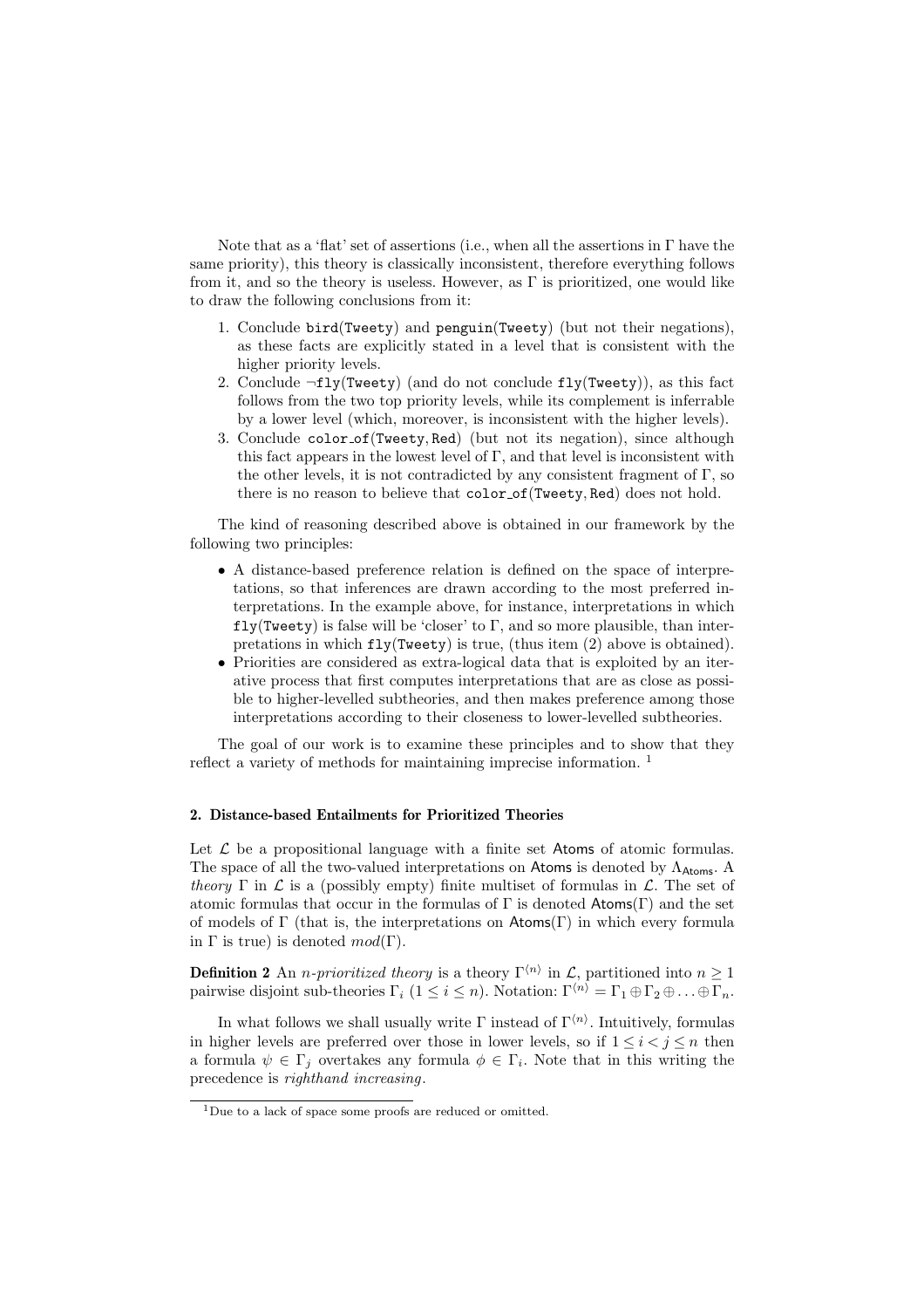**Definition 3** Let  $\Gamma = \Gamma_1 \oplus \ldots \oplus \Gamma_n$  be an *n*-prioritized theory.

- For any  $1 \leq i \leq n$ , denote the  $n i + 1$  highest levels of  $\Gamma$  by  $\Gamma_{\geq i}$ , that is,  $\Gamma_{\geq i} = \Gamma_i \oplus \ldots \oplus \Gamma_n.$
- Denote by  $\overline{\Gamma}_{\geq i}$  the 'flat' (1-prioritized) theory, obtained by taking the union of the priority levels in  $\Gamma_{\geq i}$ , that is,  $\overline{\Gamma}_{\geq i} = \Gamma_i \cup \ldots \cup \Gamma_n$ . Also,  $\overline{\Gamma} = \overline{\Gamma}_{\geq 1}$ .
- The consistency level con of  $\Gamma$  is the minimal value  $i \leq n$  such that  $\overline{\Gamma}_{\geq i}$  is consistent. If there is no such value, let  $con = n + 1$  (and then  $\Gamma_{\text{>\text{con}}}= \emptyset$ ).

**Definition 4** A total function  $d: U \times U \to \mathbb{R}^+$  is called *pseudo distance* on U if it satisfies the following two properties:

Symmetry:  $\forall u, v \in U \ d(u, v) = d(v, u).$ 

*Identity Preservation:*  $\forall u, v \in U \ d(u, v) = 0$  iff  $u = v$ .

A *distance function* on  $U$  is a pseudo distance on  $U$  with the following property:

Triangulation:  $\forall u, v, w \in U \ d(u, v) \leq d(u, w) + d(w, v)$ .

**Example 5** The following two functions are distances on  $\Lambda_{\text{Atoms}}$ .

- The drastic distance:  $d_U(\nu, \mu) = 0$  if  $\nu = \mu$  and  $d_U(\nu, \mu) = 1$  otherwise.
- The Hamming distance:  $d_H(\nu,\mu) = |\{p \in \text{Atoms} \mid \nu(p) \neq \mu(p)\}|$ .

**Definition 6** A numeric aggregation function  $f$  is a total function that accepts a multiset of real numbers and returns a real number. In addition,  $f$  is nondecreasing in the values of its argument<sup>3</sup>,  $f({x_1, \ldots, x_n}) = 0$  iff  $x_1 = \ldots = x_n =$ 0, and  $\forall x \in \mathbb{R}$   $f(\lbrace x \rbrace) = x$ .

**Definition 7** An aggregation function is called *hereditary*, if  $f(\lbrace x_1,...,x_n \rbrace)$  <  $f({y_1,..., y_n})$  implies that  $f({x_1,..., x_n, z_1,..., z_m}) < f({y_1,..., y_n, z_1,..., z_m}).$ 

In the sequel, we shall apply aggregation functions to distance values. As distances are non-negative, summation, average, and maximum are all aggregation functions. Note, however, that while summation and average are hereditary, the maximum function is not.

**Definition 8** A pair  $\mathcal{P} = \langle d, f \rangle$ , where d is a pseudo distance and f is an aggregation function, is called a (distance-based) preferential setting. Given a theory  $\Gamma = {\psi_1, \ldots, \psi_n}$ , an interpretation  $\nu$ , and a preferential setting  $\langle d, f \rangle$ , define:

- $d(\nu, \psi_i) = \min\{d(\nu, \mu) \mid \mu \in mod(\psi_i)\},\,$ <sup>4</sup>
- $\delta_{d,f}(\nu,\Gamma) = f({d(\nu,\psi_1),\ldots,d(\nu,\psi_n)}).$

<sup>2</sup>That is,  $d_H(\nu, \mu)$  is the number of atoms p such that  $\nu(p) \neq \mu(p)$ . This function is also known as the Dalal distance [14].

<sup>&</sup>lt;sup>3</sup>I.e., the function does not decrease when a multiset element is replaced by a bigger one.

<sup>&</sup>lt;sup>4</sup>Below, we exclude classical contradictions from a theory. Alternatively, if  $\psi$  is not satisfiable, one may let  $d(\nu, \psi) = 1 + \max\{d(\nu, \mu) \mid \nu, \mu \in \Lambda_{\text{Atoms}}\}.$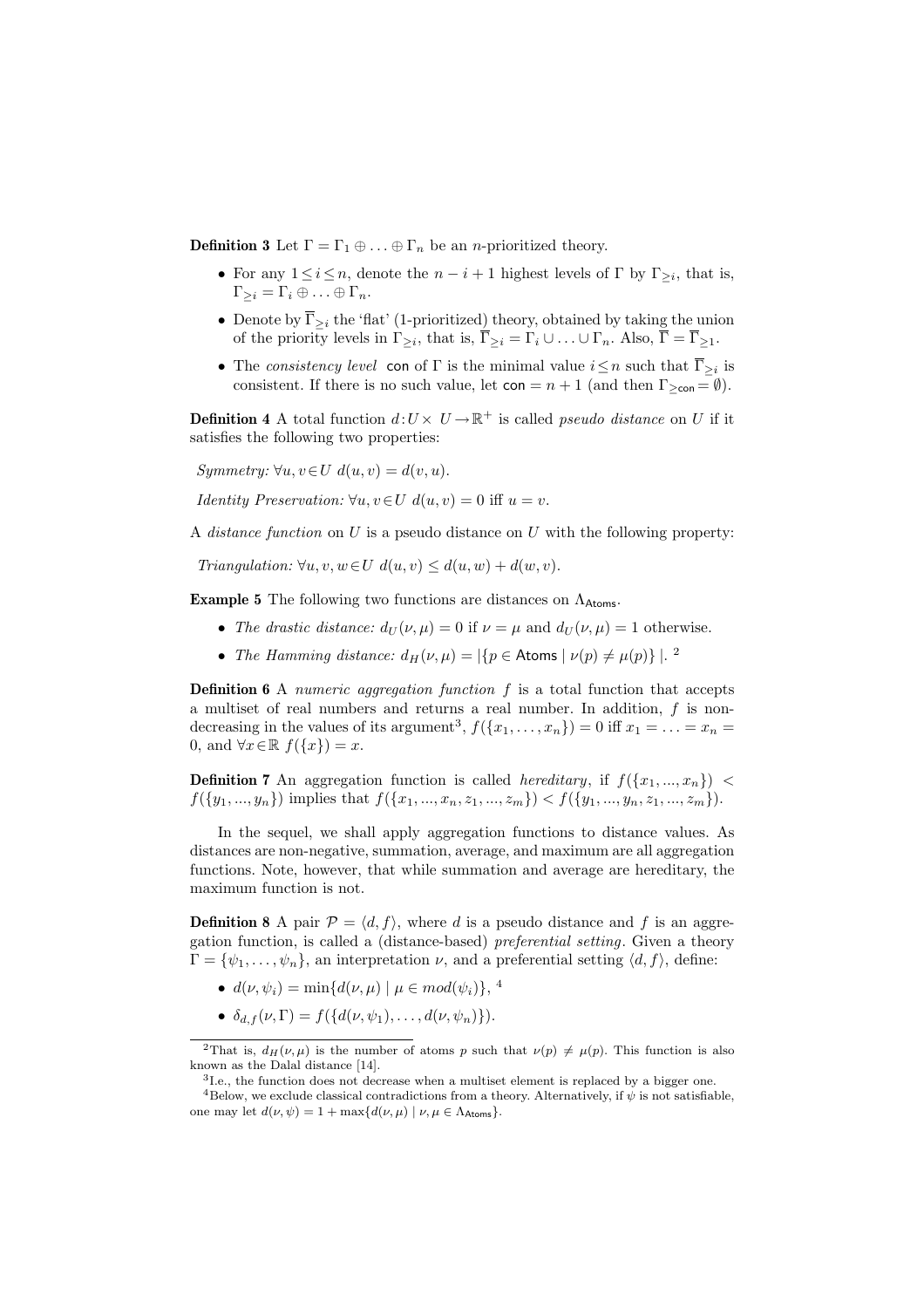**Definition 9** A (pseudo) distance d is unbiased, if for every formula  $\psi$  and interpretations  $\nu_1, \nu_2$ , if  $\nu_1(p) = \nu_2(p)$  for every  $p \in \text{Atoms}(\psi)$ , then  $d(\nu_1, \psi) = d(\nu_2, \psi)$ .

The last property assures that the 'distance' between an interpretation and a formula is independent of irrelevant atoms (those that do not appear in the formula). Note, e.g., that the distances in Example 5 are unbiased.

For a preferential setting  $\mathcal{P} = \langle d, f \rangle$  we now define an operator  $\Delta_{\mathcal{P}}$  that introduces, for every *n*-prioritized theory  $\Gamma$ , its 'most plausible' interpretations, namely: the interpretations that are  $\delta_{d,f}$ -closest to Γ.

**Definition 10** Let  $\mathcal{P} = \langle d, f \rangle$  be a preferential setting. For an *n*-prioritized theory  $\Gamma = \Gamma_1 \oplus \Gamma_2 \oplus \ldots \oplus \Gamma_n$  consider the following n sets of interpretations: ª

- $\Delta_{\mathcal{P}}^n(\Gamma) = \{ \nu \in \Lambda_{\text{Atoms}} \mid \forall \mu \in \Lambda_{\text{Atoms}} \delta_{d,f}(\nu,\Gamma_n) \leq \delta_{d,f}(\mu,\Gamma_n) \}$ ,
- Δ $_{\mathcal{P}}^{n-i}(\Gamma) = \{ \nu \in \Delta_{\mathcal{P}}^{n-i+1}(\Gamma) \mid \forall \mu \in \Delta_{\mathcal{P}}^{n-i+1}(\Gamma) \delta_{d,f}(\nu, \Gamma_{n-i}) \leq \delta_{d,f}(\mu, \Gamma_{n-i}) \}$ ª for every  $1 \leq i < n$ .

The sequence  $\Delta_{\mathcal{P}}^n(\Gamma), \ldots, \Delta_{\mathcal{P}}^1(\Gamma)$  is clearly non-increasing, as sets with smaller indices are subsets of those with bigger indices. This reflects the intuitive idea that higher-levelled formulas are preferred over lower-levelled formulas, thus the interpretations of the latter are determined by the interpretations of the former. Since the relevant interpretations are derived by distance considerations, each set in the sequence above contains the interpretations that are  $\delta_{d,f}$ -closest to the corresponding subtheory among the elements of the preceding set in the sequence.

Denote by  $\Delta_{\mathcal{P}}(\Gamma)$  the last set obtained by this sequence (that is,  $\Delta_{\mathcal{P}}(\Gamma)$ )  $\Delta^1_{\cal P}(\Gamma)$ ). The elements of  $\Delta_{\cal P}(\Gamma)$  are the most plausible interpretations of  $\Gamma$ . These are the interpretations according to which the Γ-conclusions are drawn:

**Definition 11** Let  $\mathcal{P} = \langle d, f \rangle$  be a preferential setting. A formula  $\psi$  follows from an (*n*-prioritized) theory Γ, if every interpretation in  $\Delta_{\mathcal{P}}(\Gamma)$  satisfies  $\psi$  (That is, if  $\Delta_{\mathcal{P}}(\Gamma) \subseteq mod(\psi)$ . We denote this by  $\Gamma \models_{\mathcal{P}} \psi$ .

**Example 12** Consider again Example 1, and let  $\mathcal{P} = \langle d_H, \Sigma \rangle$ . Then:

| $\Gamma \models_{\mathcal{P}} \text{bird(Tweety)},$                        | $\Gamma \models_{\mathcal{P}} \text{penguin(Tweety)},$             |
|----------------------------------------------------------------------------|--------------------------------------------------------------------|
| $\Gamma \models_{\mathcal{P}} \text{color_of}(\text{Tweety}, \text{Red}),$ | $\Gamma \models_{\mathcal{P}} \neg \texttt{fly}(\texttt{Tweety}),$ |
| $\Gamma \not\models_{\mathcal{P}} \neg \text{bird}(\text{Tweety}),$        | $\Gamma \not\models_{\mathcal{P}} \neg$ penguin(Tweety),           |
| $\Gamma \not\models_{\mathcal{P}} \neg color\_of(Tweety, Red),$            | $\Gamma \not\models_{\mathcal{P}} \mathtt{fly}(\mathtt{Tweety}),$  |

as intuitively expected. In fact, using the results in the next section, one can show that the conclusions regarding bird(Tweety), penguin(Tweety), and fly(Tweety) hold in *every* setting (Proposition 19); The conclusions about the color of Tweety hold whenever d is unbiased and f is hereditary (see Proposition 24 and Note 25).

Note 13 The entailment relations in Proposition 11 generalize some other settings considered in the literature. For instance,  $\models \langle d_U, \Sigma \rangle$  corresponds to the merging operator in [15] (see also [8]). Also, if every  $\Gamma_i$  in  $\Gamma$  is a singleton, the iterated process of computing distances with respect to the prioritized subtheories is actually a linear revision in the sense of [16]. Other related formalisms are considered in Section 4.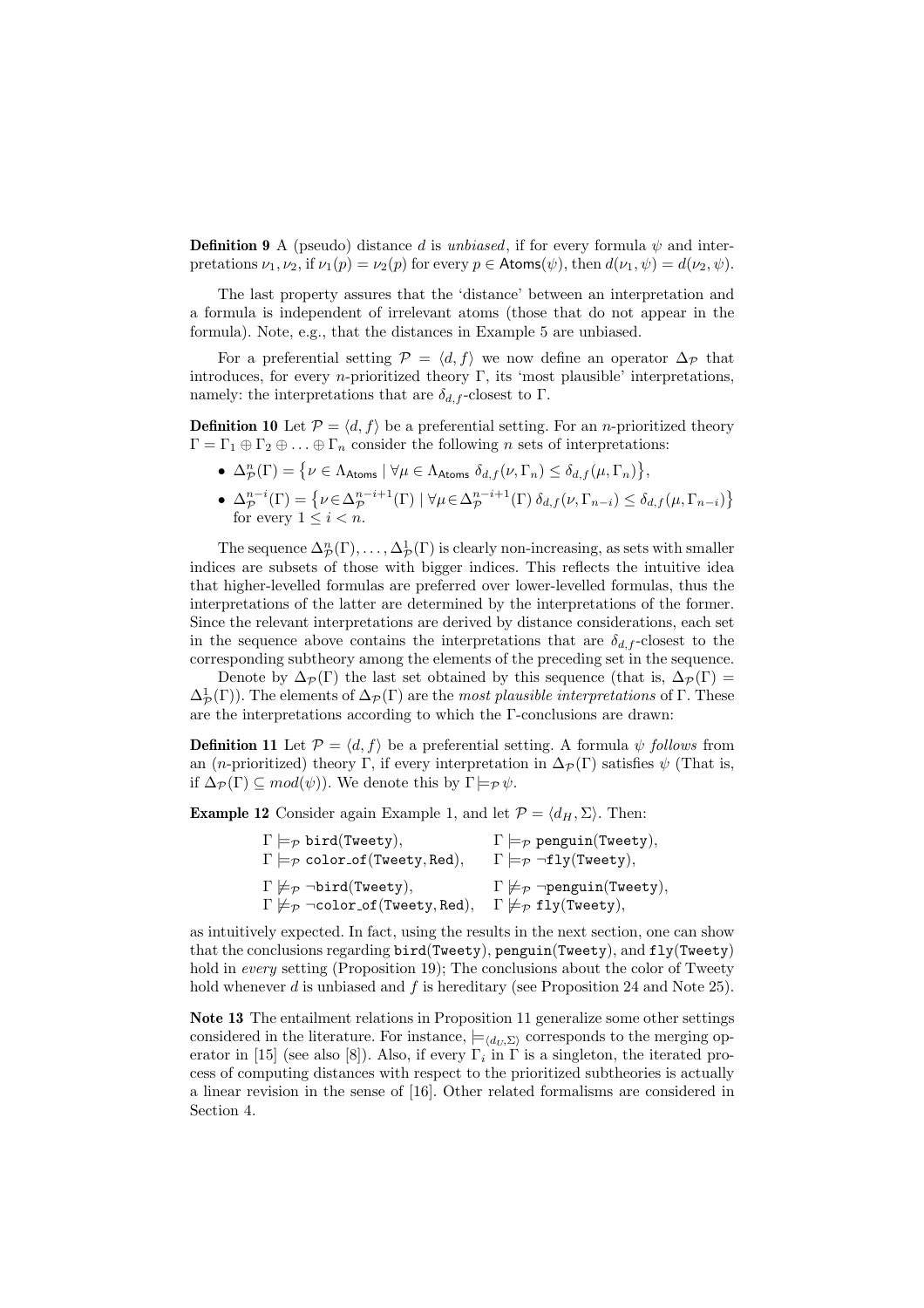## 3. Reasoning with  $\models_{\mathcal{P}}$

In this section, we consider some basic properties of  $\models_{\mathcal{P}}$ . First, we examine 'flat' theories, that is: multisets in which all the assertions have the same priority. Proposition 16 recalls the main characteristics of reasoning with such theories.

**Definition 14** Denote by  $\models$  the standard classical entailment, that is:  $\Gamma \models \psi$  if every model of  $\Gamma$  is a model of  $\psi$ .

**Definition 15** Two sets of formulas  $\Gamma_1$  and  $\Gamma_2$  are called *independent* (or disjoint), if Atoms(Γ')  $\cap$ Atoms(Γ'') =  $\emptyset$ . Two independent theories  $\Gamma_1$  and  $\Gamma_2$  are a partition of a theory  $\Gamma$ , if  $\Gamma = \Gamma_1 \cup \Gamma_2$ .

**Proposition 16** [17] Let  $\mathcal{P} = \langle d, f \rangle$  be a preferential setting and  $\Gamma$  a 1-prioritized theory. Then:

- $\bullet \models_{\mathcal{P}}$  is the same as the classical entailment with respect to consistent premises: if  $\Gamma$  is consistent, then for every  $\psi$ ,  $\Gamma \models_{\mathcal{P}} \psi$  iff  $\Gamma \models \psi$ .
- $\bullet \models_{\mathcal{P}}$  is weakly paraconsistent: inconsistent premises do not entail every formula (alternatively, for every  $\Gamma$  there is a formula  $\psi$  such that  $\Gamma \not\models_{\mathcal{P}} \psi$ ).
- $\models_{\mathcal{P}}$  is non-monotonic: the set of the  $\models_{\mathcal{P}}$ -conclusions does not monotonically grow in the size of the premises.

If d is unbiased, then

•  $\models p$  is paraconsistent: if  $\psi$  is independent of  $\Gamma$  then  $\Gamma \not\models \varphi \psi$ .

If, in addition, f is hereditary, then

- $\models p$  is rationally monotonic [18]: if  $\Gamma \models p \psi$  and  $\phi$  is independent of  $\Gamma \cup {\psi}$ , then  $\Gamma, \phi \models_{\mathcal{P}} \psi$ .
- $\models_{\mathcal{P}}$  is adaptive [19,20]: if  $\{\Gamma_1, \Gamma_2\}$  is a partition of  $\Gamma$ , and  $\Gamma_1$  is classically consistent, then for every formula  $\psi$  that is independent of  $\Gamma_2$ , if  $\Gamma_1 \models \psi$ then  $\Gamma \models_{\mathcal{P}} \psi$ .

The arrangement of the premises in a stratified structure of priority levels allows to refine and generalize the results above. As a trivial example, it is clear that the 1-prioritized theory  $\{p, \neg p\}$  is totally different than the 2-prioritized theory  $\{p\} \oplus \{\neg p\}$ , as in the latter the symmetry between p and  $\neg p$  breaks up.

In the rest of this section we examine how preferences determine the set of conclusions. The first, trivial observation, is that even if the set of premises is not consistent, the set of its  $\models p$ -conclusions remains classically consistent:

**Proposition 17** For every setting P, prioritized theory Γ, and formula  $\psi$ , if  $\Gamma \models_{\mathcal{P}}$  $\psi$  then  $\Gamma \not\models_{\mathcal{P}} \neg \psi$ .

**Proof.** Otherwise,  $\Delta_{\mathcal{P}}(\Gamma) \subseteq mod(\psi)$  and  $\Delta_{\mathcal{P}}(\Gamma) \subseteq mod(\neg \psi)$ . Since  $mod(\psi) \cap$  $mod(\neg \psi) = \emptyset$ , we get a contradiction to the fact that  $\Delta_{\mathcal{P}}(\Gamma) \neq \emptyset$  (as  $\Lambda_{\text{Atoms}}$  is finite, there are always interpretations that are minimally  $\delta_{d,f}$ -distant from Γ).  $\Box$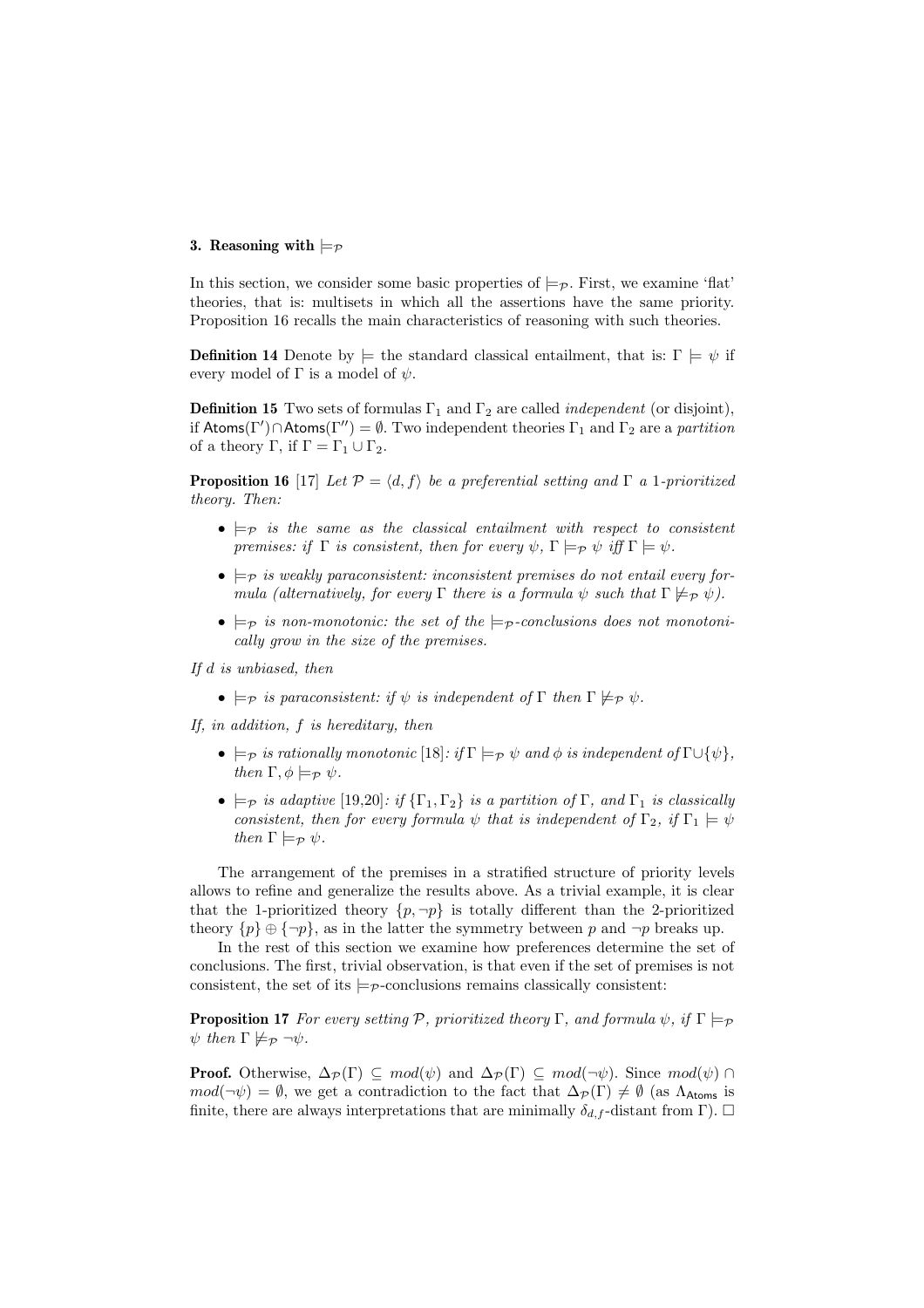Another clear characteristic of  $\models_{\mathcal{P}}$  is that priorities do have a primary role in the reasoning process; conclusions of higher levelled observations remain valid when the theory is augmented with lower-levelled observations.<sup>5</sup>

**Proposition 18** Let  $\Gamma$  be an n-prioritized theory. Then for every  $1 \leq i \leq j \leq n$ , if  $\Gamma_{\geq j} \models_{\mathcal{P}} \psi$  then  $\Gamma_{\geq i} \models_{\mathcal{P}} \psi$ .

**Proof.** If  $\Gamma_{\geq j} \models_{\mathcal{P}} \psi$  then  $\Delta_{\mathcal{P}}^j(\Gamma) \subseteq mod(\psi)$ . But  $\Delta_{\mathcal{P}}^i(\Gamma) \subseteq \Delta_{\mathcal{P}}^j(\Gamma)$ , and so  $\Delta_{\mathcal{P}}^i(\Gamma) \subseteq$  $mod(\psi)$  as well. Thus,  $\Gamma_{\geq i} \models_{\mathcal{P}} \psi$ .

Proposition 18 implies, in particular, that anything that follows from a subtheory that consists of the higher levels of a prioritized theory, also follows from the whole theory. Next we show that when the subtheory of the higher levels is classically consistent, we can say more than that: anything that can be classically inferred from the highest consistent levels of a prioritized theory is also deducible from the whole theory (even when lower-levelled subtheories imply the converse). To see this we suppose, then, that at least the most preferred level of  $\Gamma$  is classically consistent (that is, con  $\leq n$ ).

**Proposition 19** For every setting  $P = \langle d, f \rangle$  and for every n-prioritized theory Γ with a consistency level con  $\leq n$ , if  $\overline{\Gamma}_{\geq \text{con}} \models \psi$  then  $\Gamma \models_{\mathcal{P}} \psi$ .

**Proof (outline).** Note, first, that for every preferential setting  $P = \langle d, f \rangle$  and nprioritized theory Γ with con  $\leq n$ ,  $\Delta_{\mathcal{P}}(\Gamma_{\geq \text{con}}) = mod(\overline{\Gamma}_{\geq \text{con}})$ . By the definition of  $\Delta_{\mathcal{P}}$ , then,  $\Delta_{\mathcal{P}}(\Gamma) \subseteq \Delta_{\mathcal{P}}(\Gamma_{\geq \text{con}}) = mod(\overline{\Gamma}_{\geq \text{con}})$ . Now, if  $\overline{\Gamma}_{\geq \text{con}} \models \psi$ , then  $\psi$  is true in every element of  $mod(\overline{\Gamma}_{\geq con})$ , and so  $\psi$  holds in every element of  $\Delta_{\mathcal{P}}(\Gamma)$ . Thus  $\Gamma \models_{\mathcal{P}} \psi.$ 

Note 20 Consider again the three-levelled theory of Example 1. Proposition 19 guarantees the satisfaction of the first two items discussed in that example (the third item is considered in Note 25 below).

**Proposition 21** For every setting  $P = \langle d, f \rangle$  and n-prioritized theory  $\Gamma$  with con  $\leq$ *n*, we have that  $\Gamma_{\geq \text{con}} \models_{\mathcal{P}} \psi$  iff  $\overline{\Gamma}_{\geq \text{con}} \models \psi$ .

**Proof (outline).** Follows from the fact that for every *n*-prioritized theory  $\Gamma$  with con  $\leq n$  it holds that  $\Delta_{\mathcal{P}}(\Gamma_{\geq \text{con}}) = mod(\overline{\Gamma}_{\geq \text{con}})$ .

In particular, then,  $\models_{\mathcal{P}}$  coincides with the classical entailment with respect to consistent sets of premises:

**Corollary 22** If  $\overline{\Gamma}$  is consistent, then  $\Gamma \models_{\mathcal{P}} \psi$  iff  $\overline{\Gamma} \models \psi$ .

**Proof.** By Proposition 21, since if  $\overline{\Gamma}$  is consistent then  $\text{con} = 1$ , and so  $\Gamma_{\geq \text{con}} = \Gamma$ and  $\overline{\Gamma}_{\geq \mathsf{con}} = \overline{\Gamma}$ .

In the general case, we have the following relation between  $\models_{\mathcal{P}}$  and  $\models$ :

<sup>5</sup> In [8] this is called 'the principle of prioritized monotonicity'.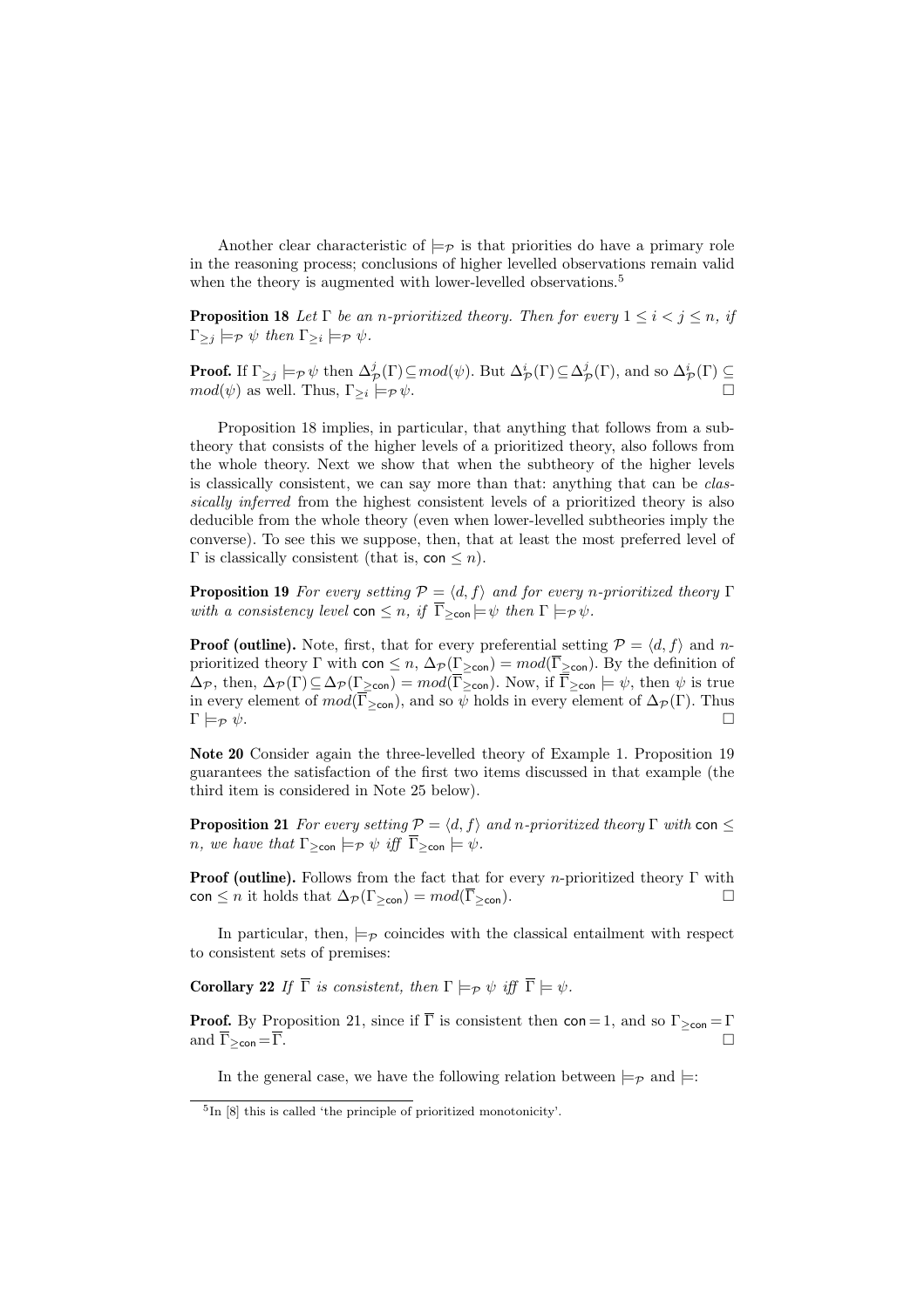# Corollary 23 If  $\Gamma \models_{\mathcal{P}} \psi$  then  $\overline{\Gamma} \models \psi$ .

**Proof.** If  $\overline{\Gamma}$  is consistent then by Corollary 22  $\Gamma \models_{\mathcal{P}} \psi$  iff  $\overline{\Gamma} \models \psi$ . If  $\overline{\Gamma}$  is not classically consistent, then for *every* formula  $\psi$ ,  $\overline{\Gamma} \models \psi$ .

Next we show that in many cases we can go beyond the result of Propositions 18 and 19: Not only that one may deduce from the whole theory everything that is included in its highest levels, but also lower-levelled assertions are deducible from the whole theory, provided that no higher-levelled information contradicts them. This shows that our formalism avoids the so called drowning effect, that is: formulas with low priority are not inhibited just due to the fact that the information at higher levels is contradictory. Prevention of the grounding effect is very important, e.g., in the context of belief revision, as it implies that anything that has no relation to the new information need not be revised.

**Proposition 24** Let  $\mathcal{P} = \langle d, f \rangle$  be a setting where d is non-biased and f is hereditary. If a prioritized theory  $\Gamma$  can be partitioned to a consistent theory  $\Gamma'$  and a (possible inconsistent) theory  $\Gamma''$ , then  $\Gamma \models_{\mathcal{P}} \psi$  for every  $\psi \in \Gamma'$ .

**Note 25** If  $\Gamma' \subseteq \Gamma_{\geq \text{con}}$ , then Proposition 24 is a straightforward consequence of Proposition 19. Yet, Proposition 24 is useful in cases where  $\Gamma'$  contains elements that are *below* the inconsistency level of  $\Gamma$ , and then the claim assures that the drowning effect is not imposed on these elements. Tweety dilemma Γ, considered in Example 1, is a good example for this. It can be partitioned to  $\Gamma' = \{\texttt{color\_of}(\texttt{Twenty}, \texttt{Red})\}$  and  $\Gamma'' = \Gamma \setminus \Gamma'$ . In this representation the conditions of Proposition 24 are satisfied for every preferential setting  $P = \langle d, f \rangle$  where d is unbiased and f is hereditary. In this case, then,  $\Gamma \models_{\mathcal{P}} \text{color_of}(\text{Treety}, \text{Red}),$ as indeed suggested in the third item of Example 1. Note, however, that  $\Gamma \not\models_{d_U,\max}$ color of(Tweety, Red), which shows that the condition in Proposition 24, that the aggregation function should be hereditary, is indeed necessary.

Example 26 According to the possibilitic revision operator introduced in [5,6], a formula  $\psi$  is a consequence of a prioritized (possibilistic) theory Γ if it follows from all the formulas above the consistency level of Γ. In our notations, then,  $\psi$ follows from  $\Gamma$  iff  $\overline{\Gamma}_{\geq \text{con}} \models \psi$ , <sup>6</sup> and so this formalism has the drowning effect, which prevents the drawing of any conclusion that resides below the consistency level. In other formalisms for handling prioritized theories, such as those in [4,21,22], the drowning effect is avoided by using a similar policy as ours, namely: the elements of the revised theory are constructed in a stepwise manner, starting with the highest priority level and selecting from each level as many formulas as possible without violating consistency (see also [8]).

#### 4. Related Areas and Applications

In this section we consider in greater detail two paradigms in which priorities are exploited to determine consequences.

<sup>&</sup>lt;sup>6</sup>Note that by Proposition 19 this implies that every possiblistic conclusion of Γ may be inferred also by our formalisms.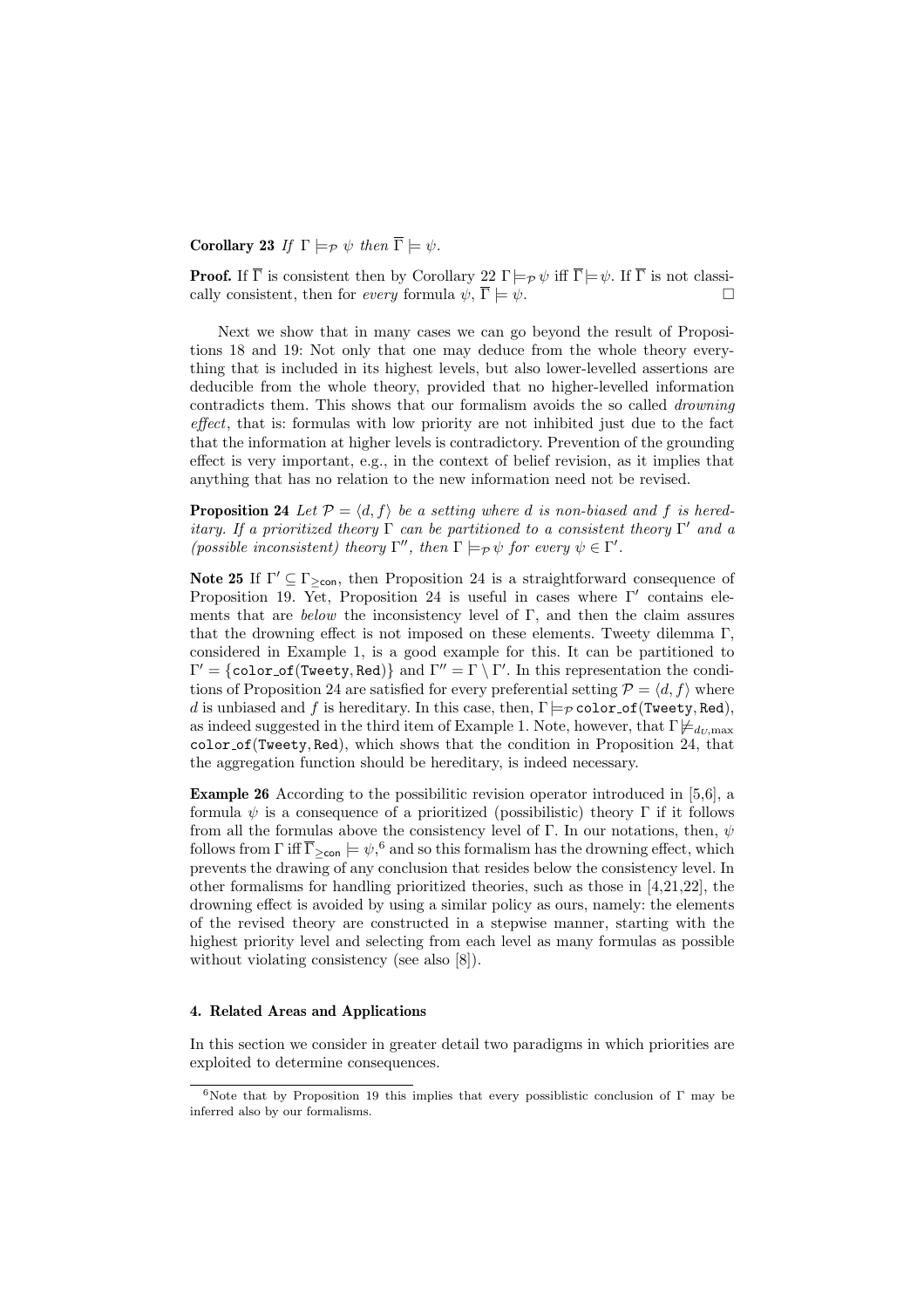# 4.1. Iterated Belief Revision

Belief revision, the process of changing beliefs in order to take into account new pieces of information, is perhaps closest in spirit to the basic ideas behind our framework. A widely accepted rationality criterion in this context is the success postulate that asserts that a new item of information is always accepted. In our case, this means that new data should have a higher priority over older one. Thus, assuming that  $\Gamma$  represents the reasoner's belief, the revised belief state in light of new information  $\psi$  may be represented by  $\Gamma \oplus {\psi}$ . Consequently, a revision by a sequence of (possibly conflicting) observations  $\psi_1, \ldots, \psi_m$  may be expressed by  $\Gamma \oplus {\psi_1} \oplus ... \oplus {\psi_m}$ .

The well-known set of rationality postulates, introduced in [23] by Alchourrón, Gärdenfors, and Makinson (AGM) for belief revision in the non-prioritized case, is often considered as the starting point in this area. These postulates were rephrased by Katsuno and Mendelzon [24] in terms of order relations as follows:

**Proposition 27** Let  $\Gamma$  be a set of formulas in a propositional language L. A revision operator  $\circ$  satisfies the AGM postulates if and only if there is a faithful order  $\leq_{\Gamma}$ , such that  $mod(\Gamma \circ \psi) = \min(mod(\psi), \leq_{\Gamma})$ .<sup>7</sup>

In light of this result, one may represent revision in our framework in terms of minimization of a preferential (ranking) order. For this, we consider the following adjustment, to the context of prioritized theories, of faithful orders.

**Definition 28** Let  $P$  be a preferential setting and  $\Gamma$  a prioritized theory. A total preorder  $\leq^{\mathcal{P}}_{\Gamma}$  on  $\Lambda_{\text{Atoms}}$  is called (preferentially) *faithful*, if the following conditions are satisfied:

- 1. If  $\nu, \mu \in \Delta_{\mathcal{P}}(\Gamma)$  then  $\nu <^{\mathcal{P}}_{\Gamma} \mu$  does *not* hold.
- 2. If  $\nu \in \Delta_{\mathcal{P}}(\Gamma)$  and  $\mu \notin \Delta_{\mathcal{P}}(\Gamma)$  then  $\nu <sup>\mathcal{P}</sup><sub>\Gamma</sub> \mu$ .

**Proposition 29** A preferential setting  $P$  is characterized by faithful orders: For every prioritized theory  $\Gamma$  there is a faithful order  $\leq^{\mathcal{P}}_{\Gamma}$  (depending on  $\mathcal P$  and  $\Gamma$ ), such that  $\Delta_{\mathcal{P}}(\Gamma) = \{ \nu \in \Lambda_{\text{Atoms}} \mid \forall \mu \in \Lambda_{\text{Atoms}} \nu \leq^{\mathcal{P}}_{\Gamma} \mu \}.$ 

**Proposition 30** Let  $P$  be a preferential setting and  $\Gamma$  a prioritized theory on  $\mathcal{L}$ . Then there is a faithful order  $\leq^{\mathcal{P}}_{\Gamma}$  (depending on  $\mathcal{P}$  and  $\Gamma$ ), such that, for every non-contradictory formula  $\psi$  in  $\mathcal{L}$ ,  $\Delta_{\mathcal{P}}(\Gamma \oplus \psi) = \min (mod(\psi), \leq^{\mathcal{P}}_{\Gamma})$ .  $\frac{a}{b}$ .

In terms of entailments, the last two propositions may be rewritten as follows:

**Corollary 31** Let P be a preferential setting,  $\Gamma$  a prioritized theory, and  $\psi$  a noncontradictory formula in  $\mathcal L$ . Then there is a faithful order  $\leq^{\mathcal P}_\Gamma$ , such that, for every formula  $\phi$  in  $\mathcal{L}$ ,

- 1.  $\Gamma \models_{\mathcal{P}} \phi$  iff  $\phi$  is satisfied by every  $\leq^{\mathcal{P}}_{\Gamma}$ -minimal element of  $\Lambda_{\text{Atoms}}$ .
- 2.  $\Gamma \oplus \psi \models_{\mathcal{P}} \phi \text{ iff } \phi \text{ is satisfied by every } \leq^{\mathcal{P}}_{\Gamma} \text{-minimal element of } mod(\psi)$ .

<sup>7</sup>The reader is referred, e.g., to [7,9] for detailed discussions on this result and its notions.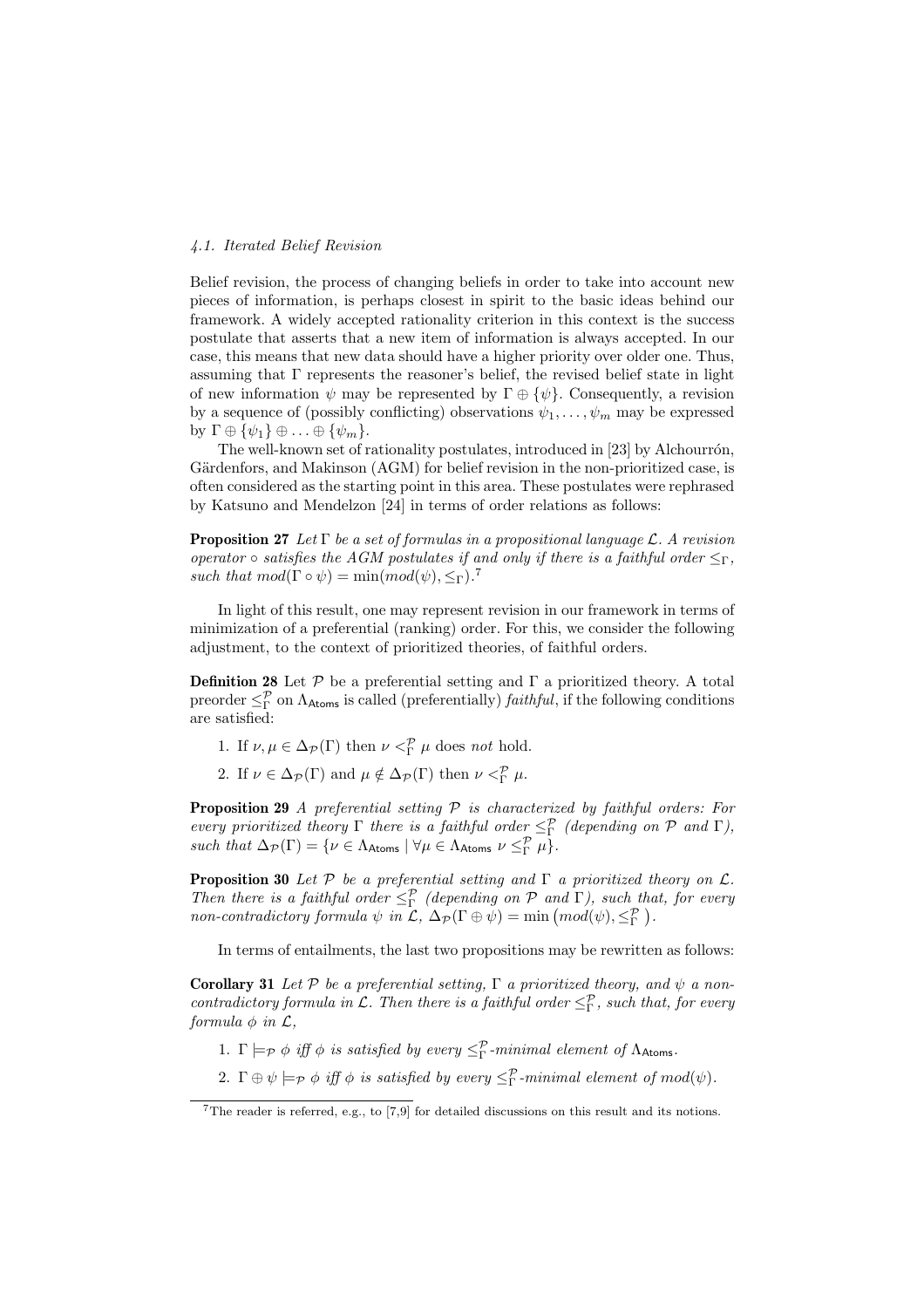Note 32 In [24] a belief base  $\Gamma$  is represented by a single formula which is the conjunction of the elements in  $\Gamma$ . In the prioritized setting this is, of-course, not possible, as different formulas in  $\Gamma$  have different priorities. Also, in [24] the faithful property is defined in terms of  $mod(\Gamma)$  rather than  $\Delta_{\mathcal{P}}(\Gamma)$ . This distinction follows again from the fact that in the non-prioritized case the formula that represents a belief set  $\Gamma$  is consistent and as such it always has models, while in our case a prioritized theory  $\Gamma = \bigoplus_i \Gamma_i$  is different than the 'flat' theory  $\bigcup_i \Gamma_i$ that may not even be consistent.

Proposition 30 refers to a single revision. For successive revisions one may follow Darwiche and Pearl's approach [7], extending the AGM postulates with four additional ones. As it turns out, three of these postulates hold in our context:

**Definition 33** Denote by  $\Gamma \equiv_P \Gamma'$  that  $\Gamma$  and  $\Gamma'$  have the same  $\models_P$ -conclusions.

**Proposition 34** For every preferential setting  $\mathcal{P} = \langle d, f \rangle$ , prioritized theory Γ, and satisfiable formulas  $\psi, \phi$ ,

C1: If  $\psi \models \phi$  then  $\Gamma \oplus {\phi} \rbrace \oplus {\psi} \equiv_{\mathcal{P}} \Gamma \oplus {\psi}.$ 

**C3:** If  $\Gamma \oplus {\psi} \models_{\mathcal{P}} \phi$  then  $\Gamma \oplus {\phi} \oplus {\psi} \models_{\mathcal{P}} \phi$ .

**C4:** If  $\Gamma \oplus {\psi} \not\models_{\mathcal{P}} \neg \phi$  then  $\Gamma \oplus {\phi} \oplus {\psi} \not\models_{\mathcal{P}} \neg \phi$ .

**Proof.** We show C1; the proof of C3 and C4 is similar. If  $\psi \models \phi$  then  $mod(\psi) \subseteq$  $mod(\phi)$ , which implies that  $\forall \nu \in mod(\psi)$   $d(\nu, \phi) = 0$ . Thus,  $\forall \nu \in \Delta_{\mathcal{P}}(\{\psi\})$   $d(\nu, \phi) =$ 0, and so  $\Delta_{\mathcal{P}}(\{\psi\}) = \Delta_{\mathcal{P}}(\{\phi\} \oplus \{\psi\}) = mod(\psi)$ . It follows that  $\Delta_{\mathcal{P}}(\Gamma \oplus \{\psi\}) =$  $\Delta_{\mathcal{P}}(\Gamma \oplus {\phi} \{ \phi \} \oplus {\psi}\},\$ and therefore  $\Gamma \oplus {\phi} \{ \phi \} \oplus {\psi} \equiv_{\mathcal{P}} \Gamma \oplus {\psi}.$ 

The forth postulate in [7], namely

**C2:** If  $\psi \models \neg \phi$  then  $\Gamma \oplus {\phi} \uplus {\phi} \oplus {\psi} \equiv_{\mathcal{P}} \Gamma \oplus {\psi}$ 

is the most controversial one (see, e.g., [3,9]) and indeed in our framework it is falsified. To see this, let  $\Gamma = \emptyset$ ,  $\psi = p$ ,  $\phi = \neg p \land \neg q$ , and  $\mathcal{P} = \langle d_H, f \rangle$  for arbitrary aggregation function  $f$ .<sup>8</sup> Clearly,  $\psi$  $\models$   $\neg \phi$ . However, as  $\Delta_{\mathcal{P}}(\{\psi\})$  consists of interpretations that assign t to  $p$  regardless of their assignments to  $q$ , while the interpretations in  $\Delta_{\mathcal{P}}(\{\phi\}\oplus\{\psi\})$  assign t to p and f to q, it follows that  $\{\phi\}\oplus\{\psi\}$ and  $\{\psi\}$  are not  $\models_{\mathcal{P}}$ -equivalent.

### 4.2. Prioritized Integration of Independent Data Sources

Information systems often have to incorporate several sources with possibly different preferences. In this section we show how this can be done in our framework. For this, we use two types of distance aggregations: internal aggregations, for prioritizing different formulas in the same theory, and external aggregations, for prioritizing different theories. As internal and external aggregations may reflect different kinds of considerations, they are represented by two different aggrega-

 ${}^{8}f$  is irrelevant here since each priority level is a singleton.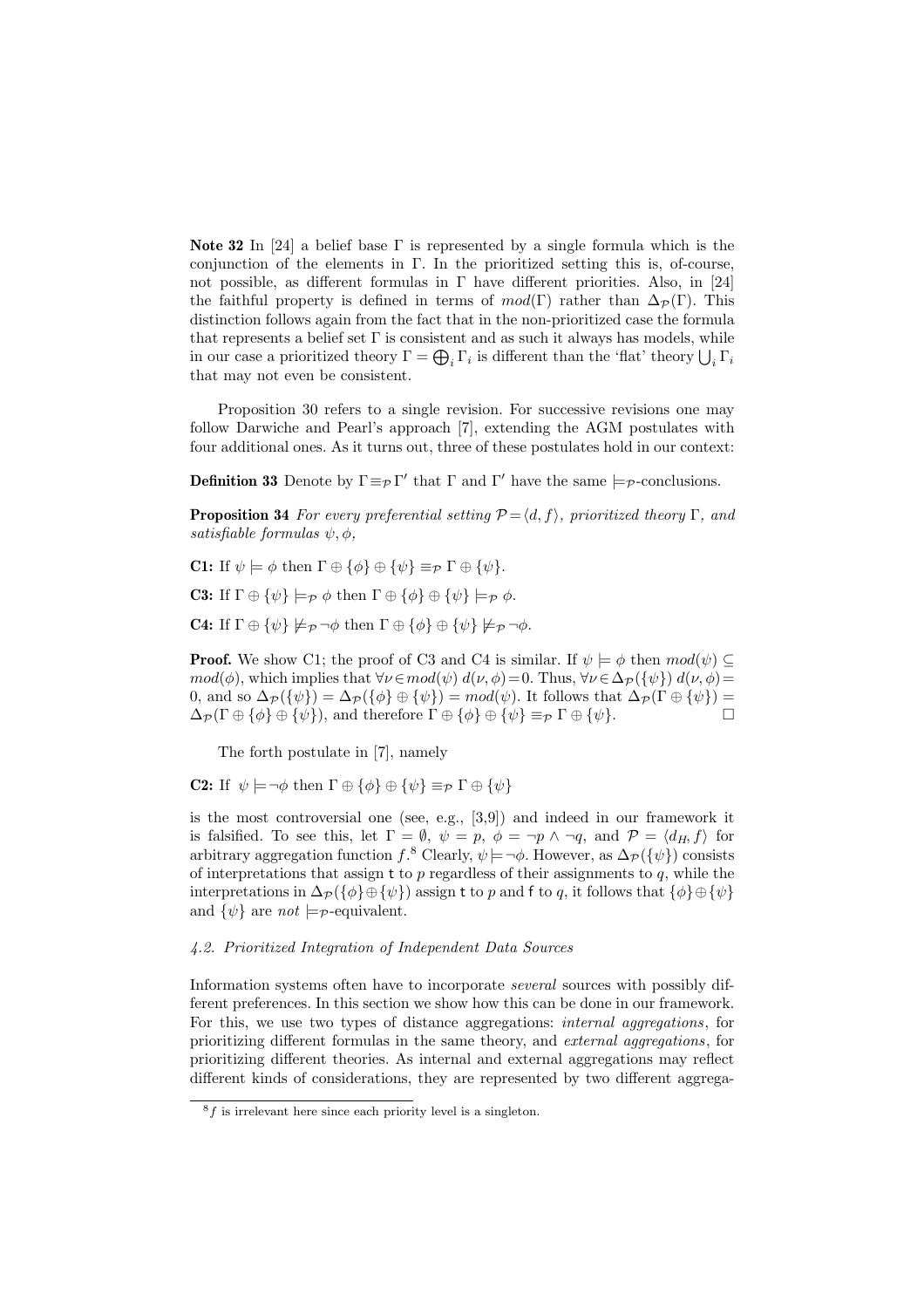tion functions, denoted  $f$  and  $g$ , respectively. Now, using the terminology and the notations of the previous sections, we can think of the underlying n-prioritized theory as follows:

$$
\Gamma = \{\Gamma_1^1, \dots, \Gamma_{k_1}^1\} \oplus \dots \oplus \{\Gamma_1^n, \dots, \Gamma_{k_n}^n\},\tag{1}
$$

where now each  $\Gamma_j^i$  is a different theory, theories with the same superscript have the same precedence, and  $\Gamma^i$  is preferred over  $\Gamma^j$  iff  $i > j$ . This can be formalized by the following generalizations of Definitions 8 and 10:

**Definition 35** An extended preferential setting is a triple  $\mathcal{E} = \langle d, f, g \rangle$ , where d is a pseudo distance and  $f, g$  are aggregation functions. Given an *n*-prioritized theory  $\Gamma = \{\Gamma_1^1, \ldots, \Gamma_{k_1}^1\} \oplus \ldots \oplus \{\Gamma_1^n, \ldots, \Gamma_{k_n}^n\}$  and an interpretation  $\nu$ , define for every  $1 \leq i \leq n$  and  $1 \leq j \leq k_i$  the value of  $\delta_{d,f}(\nu, \Gamma^i_j)$  just as in Definitions 8. Also, let

$$
\delta_{\mathcal{E}}(\nu,\overline{\Gamma^i})=\delta_{d,f,g}(\nu,\overline{\Gamma^i})=g(\{\delta_{d,f}(\nu,\Gamma_1^i),\ldots,\delta_{d,f}(\nu,\Gamma_{k_i}^i)\}).
$$

**Definition 36** Let  $\mathcal{E} = \langle d, f, g \rangle$  be an extended preferential setting. Given an nprioritized theory  $\Gamma = \{\Gamma_1^1, \ldots, \Gamma_{k_1}^1\} \oplus \ldots \oplus \{\Gamma_1^n, \ldots, \Gamma_{k_n}^n\}$ , consider the following n sets of interpretations:

- $\Delta_{\mathcal{E}}^n(\Gamma) = \{ \nu \mid \forall \mu \; \delta_{\mathcal{E}}(\nu, \overline{\Gamma^n}) \leq \delta_{\mathcal{E}}(\mu, \overline{\Gamma^n}) \}$ ,
- $\Delta_{\mathcal{E}}^{n-i}(\Gamma) = \{ \nu \in \Delta_{\mathcal{E}}^{n-i+1}(\Gamma) \mid \forall \mu \in \Delta_{\mathcal{E}}^{n-i+1}(\Gamma) \; \delta_{\mathcal{E}}(\nu, \overline{\Gamma^{n-i}}) \leq \delta_{\mathcal{E}}(\mu, \overline{\Gamma^{n-i}}) \}$ for every  $1 \leq i < n$ .

The most plausible interpretations of  $\Gamma$  (with respect to d, f, q) are the interpretations in  $\Delta_{\mathcal{E}}^1(\Gamma)$  (henceforth denoted by  $\Delta_{\mathcal{E}}(\Gamma)$ ).

The corresponding consequence relations are now defined as follows:

**Definition 37** Let  $\mathcal{E} = \langle d, f, g \rangle$  be an extended preferential setting. A formula  $\psi$ follows from an an n-prioritized theory Γ if every interpretation in  $\Delta_{\mathcal{E}}(\Gamma)$  satisfies  $\psi$ . We denote this by  $\Gamma \models_{\mathcal{E}} \psi$ .

Clearly, Definition 37 generalizes Definition 11 in the sense that if in (1) above  $k_i = 1$  for every  $1 \leq i \leq n$ , then for every  $g_i \models_{\mathcal{E}}$  (in the sense of Definition 37) is the same as  $\models p$  (in the sense of Definition 11).<sup>9</sup>

#### Example: Constraint-Based Merging of Prioritized Data-Sources

Consider the following scenario regarding speculations on the stock exchange (see also [3]). An investor consults with four financial experts about their opinions regarding four different shares, denoted  $s_1, s_2, s_3$  and  $s_4$ . The opinion of expert i is represented by a theory (data-source)  $\Gamma_i$ . Suppose that  $\Gamma_1 = \Gamma_2 = \{s_1, s_2, s_3\},\$  $\Gamma_3 = \{\neg s_1, \neg s_2, \neg s_3, \neg s_4\}$ , and  $\Gamma_4 = \{s_1, s_2, \neg s_4\}$ . Thus, for instance, expert 4 suggests to buy shares  $s_1$  and  $s_2$ , doesn't recommend to buy share  $s_4$ , and doesn't have an opinion about  $s_3$ .

<sup>&</sup>lt;sup>9</sup>Alternatively,  $\models_{\mathcal{E}}$  coincides with  $\models_{\mathcal{P}}$  if in (1) each  $T_j^i$  is a singleton and  $g = f$ .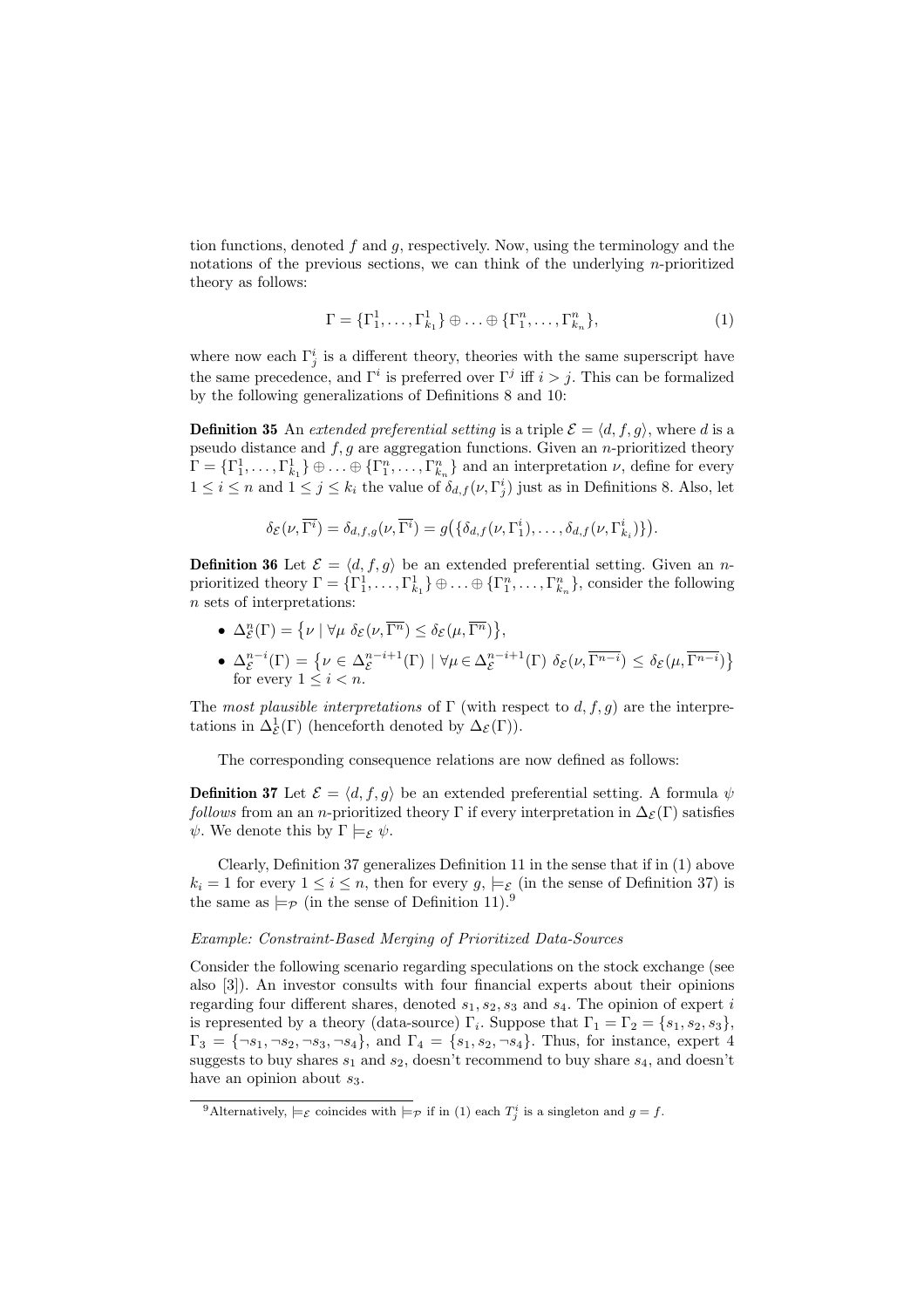Suppose, in addition, that the investor has his own restrictions about the investment policy. For instance, if some share, say s4, is considered risky, buying it may be balanced by purchasing at least two out of the three other shares, and vice-versa. This may be represented by the following integrity constraint: and vice-versa. This may be represented by the following integrity constraint:<br> $IC = \{s_4 \longleftrightarrow ((s_1 \wedge s_2) \vee (s_2 \wedge s_3) \vee (s_1 \wedge s_3))\}.$  Assuming that all the expert are equally faithful, their suggestions may be represented by the 2-prioritized theory  $\Gamma = {\{\Gamma_1,\Gamma_2,\Gamma_3,\Gamma_4\}} \oplus {\{\mathcal{IC}\}},$  in which the investor's constraint about the purchasing policy is of higher precedence than the experts' opinions. For the extended setting  $\langle d_U, \Sigma, \Sigma \rangle$  we get that the most plausible interpretations of Γ are the elements of the following set:

$$
\Delta_{d_{\mathcal{U}}\Sigma,\Sigma}(\Gamma) = \{ \nu \in mod(\mathcal{IC}) \mid \forall \mu \in mod(\mathcal{IC}) \delta_{d_{\mathcal{U}},\Sigma,\Sigma}(\nu,\{\Gamma_i \mid 1 \leq i \leq 4\}) \leq \delta_{d_{\mathcal{U}},\Sigma,\Sigma}(\mu,\{\Gamma_i \mid 1 \leq i \leq 4\}) \}.
$$

The models of  $\mathcal{IC}$  and their distances to  $\overline{\Gamma} = {\Gamma_1, \ldots, \Gamma_4}$  are given below.

|         | $s_1$ | $s_2$ | $s_3$ | $^{\circ}$ $s_4$ | $(\nu_i,$<br>$o_{d_U, \Sigma, \Sigma}$ |           | $s_1$ | $s_2$ | $s_3$ | $^{\shortmid}$ $s_4$ | $ \nu_i, 1 $<br>$d_U$ , $\Sigma$ , $\Sigma$ ( |
|---------|-------|-------|-------|------------------|----------------------------------------|-----------|-------|-------|-------|----------------------|-----------------------------------------------|
| $\nu_1$ |       |       |       |                  | a                                      | $\nu_5$   |       |       |       |                      |                                               |
| $\nu_2$ |       |       |       |                  |                                        | $\nu_6$   |       |       |       |                      |                                               |
| $\nu_3$ |       |       |       |                  |                                        | $\nu_{7}$ |       |       |       |                      |                                               |
| $\nu_4$ |       |       |       |                  |                                        | $\nu_8$   |       |       |       |                      |                                               |

Thus,  $\Delta_{d_U, \Sigma, \Sigma}(\Gamma) = \{\nu_1\}$ , and so the investor will purchase all the four shares.

Clearly, the experts could have different reputations, and this may affect the investor's decision. For instance, assuming that expert 4 has a better reputation than the other experts, his or her opinion may get a higher precedence, yielding the following 3-prioritized theory:  $\Gamma' = {\{\Gamma_1, \Gamma_2, \Gamma_3\}} \oplus {\{\Gamma_4\}} \oplus {\{\mathcal{IC}\}}$ . It is interesting to note that in this case the recommendation of the most significant expert (number 4) does not comply with the investor's restriction.

By using the same setting as before  $(d = d_U, f = g = \Sigma)$ , the investor ends up with a different investment policy, according to the following table:

|         | s <sub>1</sub> | $s_2$ | $s_3$ | $S_4$ |   | $\delta_{d_U, \Sigma, \Sigma}(\nu_i, \Gamma_4) \,   \, \delta_{d_U, \Sigma, \Sigma}(\nu_i, {\Gamma_1, \Gamma_2, \Gamma_3}) \,  $ |
|---------|----------------|-------|-------|-------|---|----------------------------------------------------------------------------------------------------------------------------------|
| $\nu_1$ | t              | t     | t     | t     |   | $0+0+4=4$                                                                                                                        |
| $\nu_2$ | t              | t     |       | t     |   | $1+1+3=5$                                                                                                                        |
| $\nu_3$ | t              |       | t     |       | 2 | N.A.                                                                                                                             |
| $\nu_4$ | t              |       |       |       |   | $1+1+1=3$                                                                                                                        |
| $\nu_5$ |                | t     | t     |       | 2 | N.A.                                                                                                                             |
| $\nu_6$ |                | t     |       |       |   | $1+1+1=3$                                                                                                                        |
| $\nu_7$ |                |       | t     |       | 2 | N.A.                                                                                                                             |
| $\nu_8$ |                |       |       |       |   | N.A.                                                                                                                             |

Here,  $\Delta_{d_U, \Sigma, \Sigma}(\Gamma') = \{\nu_4, \nu_6\}$ , and the decision would be to purchase either  $s_1$  or  $s_2$ , but not both, which seems as a 'fair balance' between the investor's restriction and the recommendation of the most significant expert (taking into account also the other recommendations).